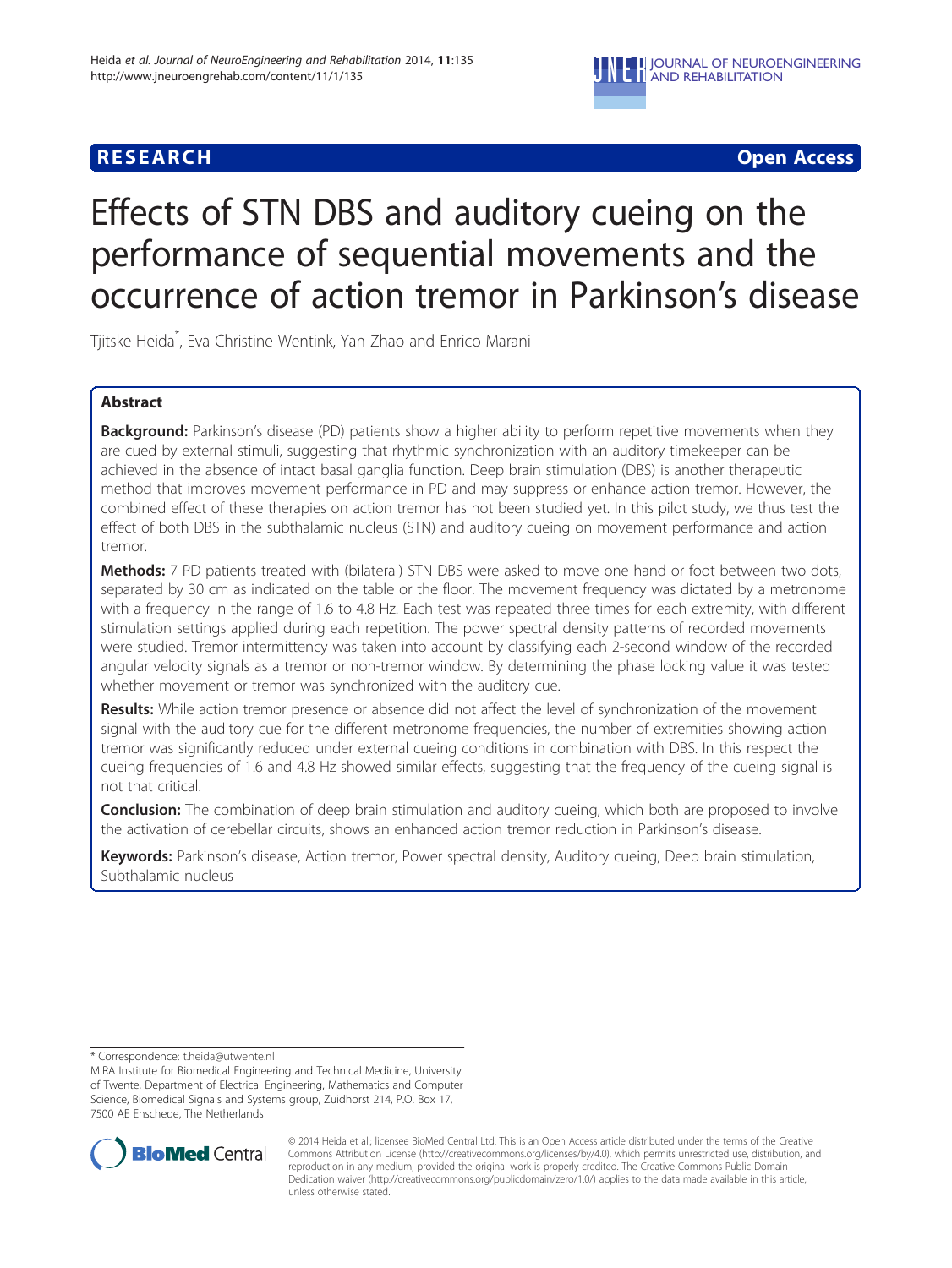#### Introduction

The basal ganglia play an important role in the sequencing of repetitive motor tasks [\[1,2\]](#page-10-0). For well-learnt predictable sequences it has been suggested that the basal ganglia provide an internal non-specific cue to switch between consecutive movements in a movement sequence, and to develop preparatory activity for each sub-movement in the sequence [[3\]](#page-10-0). In Parkinson's disease (PD), the function of the basal ganglia is affected and thus this internal rhythm formation is often disturbed. As a result, PD patients frequently have problems initiating and maintaining a steady movement rhythm on their own. For instance, many PD patients suffer from locomotor deficits like freezing of gait and gait festination [\[1,4,5](#page-10-0)]. Bradykinesia and akinesia may also be partly attributed to this defective internal cueing which disrupts and impairs the outflow of motor responses [\[4,6,7\]](#page-10-0).

It is known that PD patients may benefit from external cues in the form of temporal or spatial stimuli, initiating movements and pacing repetitive motor sequences [[1,5,8-12](#page-10-0)]. In fact, PD patients experiencing bradykinesia start to rely more on visual guidance for their movements [[6,13\]](#page-10-0). For example, parallel lines on the floor perpendicular to the walking direction have been shown to greatly increase gait velocity and stride length [\[14,15\]](#page-10-0). Similarly, patients who synchronize their steps to the beat of a metronome show improved quality of walking, i.e. increased velocity and stride length and decreased cadence [[16](#page-10-0)] and less freezing episodes [\[17\]](#page-10-0). That PD patients can better perform repetitive movements in the presence of auditory or visual stimuli suggests that rhythmic synchronization with external cues can be achieved in the absence of intact basal ganglia function [[5,8,18](#page-10-0)].

Deep brain stimulation (DBS) is another therapeutic method that may improve movement performance in PD patients. DBS in the subthalamic nucleus (STN) or globus pallidus internus (GPi) are currently accepted treatments for medically intractable PD, reducing PD symptoms and improving motor complications accompanying (long-term) levodopa treatment [\[19-22\]](#page-10-0). Although its exact mechanism of action is not known, it has been proposed that stimulation-induced modulation of pathological network activity underlies the therapeutic effect of DBS [[23](#page-10-0)-[26](#page-10-0)].

In a few studies the combination of DBS and cueing therapy on movement performance have been tested, in part to investigate if these types of therapies address different neuronal circuits. Nowak et al. have investigated the combined effect of cueing and STN DBS on the performance of arm and leg movements in PD patients (e.g. grasping to lift an object) [[27](#page-10-0)]. They found that this combination of therapies increased the speed of grip force development as well as the acceleration of the lifting movement. Specifically, akinesia of grasping movements was improved by auditory cues for both DBS on and off. Based on these

results, and in accordance with previous studies, it was suggested that the auditory cues act as, or activate a compensation mechanism that bypasses the defective basal ganglia. Schenk et al. showed similar results by comparing the effect of GPi DBS on internally versus externally timed movements [[28](#page-10-0)]. In their study reach and grasp movements were performed with stationary and moving target objects. Reaching and grasping of stationary objects was suggested to rely on internal timing, while external timing signals were provided by the moving targets. Movement performance improved when external cues were provided with the effect of DBS less pronounced than with internal timing. Using the effectiveness of GPi DBS as an indicator of the involvement of the basal ganglia, it was suggested that the improved motor performance demonstrated that the basal ganglia were less involved in the control of externally timed movements [[28](#page-10-0)].

While movement may generally suppress rest tremor [[29-31](#page-10-0)], PD patients may also suffer from action tremor, tremor that occurs during voluntary movements. Recently, we used movement recordings from the hands and feet at rest and during a simple tapping movement to show that DBS may suppress or alternatively enhance rest and/or action tremor. This is reflected in a shift in the movement power from the tremor frequency band  $(3.5-7.5 \text{ Hz})$  to the low frequency band  $( $3.5 \text{ Hz}$ )$  during tremor suppression or vice versa during tremor enhancement [\[32](#page-10-0)]. Likewise, this shift in movement power also occurred for rest tremor, for which it may have been expected as found in other studies, that effective DBS may restore normal physiological tremor, and thus resulting in a shift of power toward frequencies within the frequency band of 7.5-15 Hz, and decreased tremor regularity [[19](#page-10-0),[33](#page-10-0)-[35\]](#page-10-0).

The combined effect of DBS and cueing on action tremor has not been studied yet. The aim of this pilot study was therefore to investigate the effect of auditory cueing on the performance of repetitive arm and leg movements and the occurrence of action tremor in the same limb in a group of PD patients treated with (bilateral) STN DBS. The frequency of the auditory cues ranged from those found during normal movements to the parkinsonian tremor frequency. Clinically effective and less or noneffective settings of DBS were applied.

## Methods

#### Subjects

A total of 7 PD patients participated in this study, with an average age of  $63 \pm 6.5$  years. At least three months prior to the experimental measurements, patients underwent DBS lead (Medtronic 3389) implantation in the STN. All but one patient received bilateral DBS. All patients satisfied the following criteria: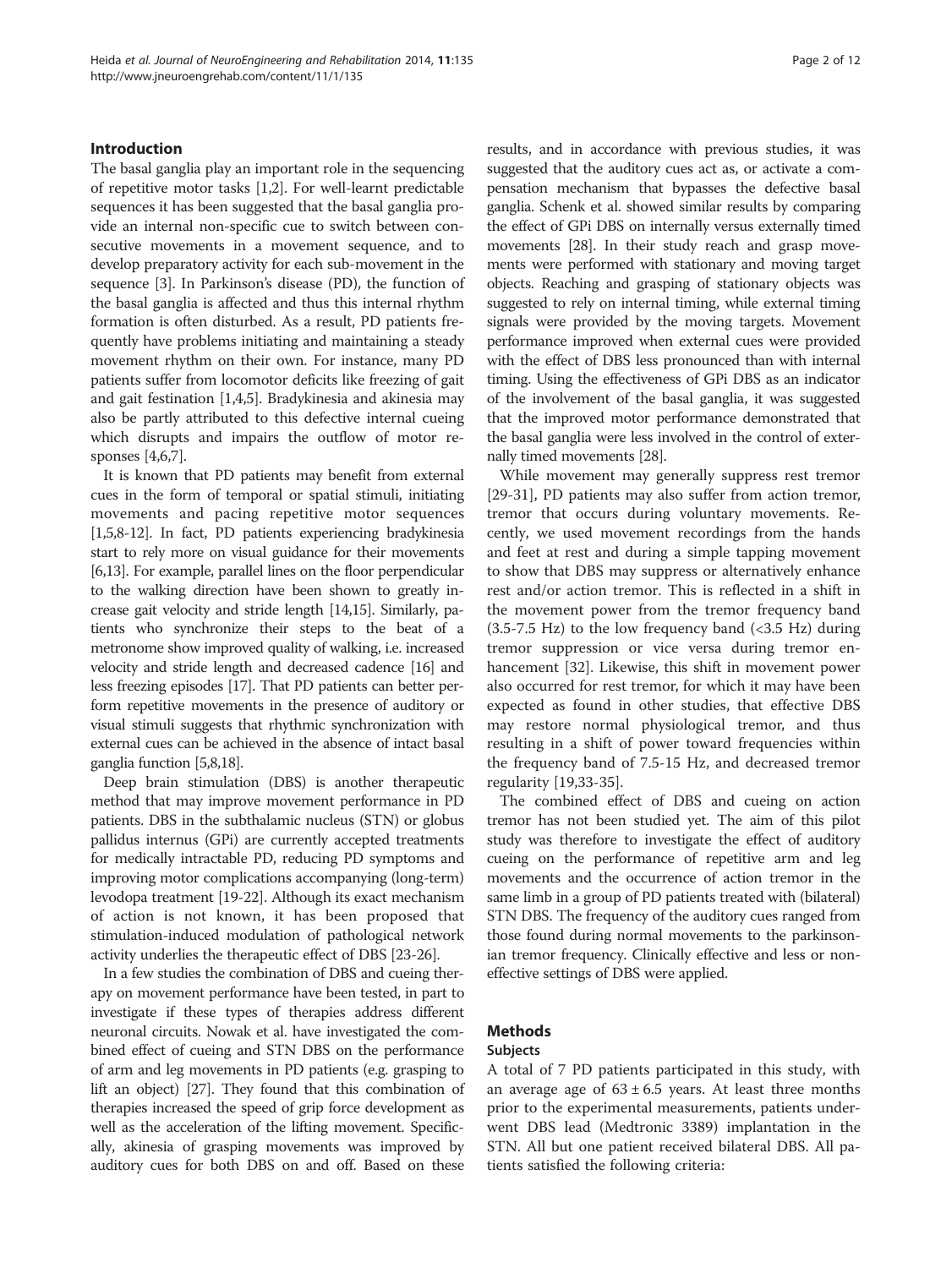- Positive and fast (within 5 min.) response to DBS;
- No major fluctuations in their motor symptoms due to medication;
- In fit physical condition and able to fully cooperate during the experiments;
- No dementia and/or dyskinesia diagnosed during DBS treatment.

Medications were not withheld before the measurement session. All procedures conformed to the Declaration of Helsinki and were appr Ethical Committee of the Medisch Enschede, the Netherlands. All subconsent in advance. For more patie and 2.

#### Data acquisition

Four inertial sensors (MT9 $^{\circ}$ , Xsens Technology, Xsens Technology, Xsens Technology, Xsens Eq. Enschede, the Netherlands) for mea were taped to the hands and feet of nected to the Xbus master (MT9 waist; data was sent to a laptop via were filtered by a 20 Hz pre-sampl at 50 Hz.

#### Auditory cueing test

Each patient was asked to move his or her hand or foot between two dots, separated by 30 cm as indicated on the table or floor. This test was sequentially performed by the right arm, left arm, right leg, and left leg. The movement frequency was dictated by a metronome implemented in Matlab (MathWorks, Inc., 2010) that beated at a frequency of 1.6, 3.2 or 4.8 Hz, in random

| oved by the Medical                                        | ζ | <b>DBSon</b>  |
|------------------------------------------------------------|---|---------------|
| ่ Spectrum Twente in                                       |   | <b>DBS80%</b> |
| abjects gave informed<br>ent details see Tables 1          |   | <b>DBSoff</b> |
|                                                            | 4 | <b>DBSon</b>  |
|                                                            |   | <b>DBS80%</b> |
|                                                            |   | <b>DBSoff</b> |
| ens Technologies BV,                                       | 5 | <b>DBSon</b>  |
| suring angular velocity                                    |   | <b>DBS80%</b> |
| f the patients and con-<br>$9^{\circ}$ ) placed around the |   | <b>DBSoff</b> |
| Bluetooth. All signals                                     | 6 | <b>DBSon</b>  |
| ling filter and sampled                                    |   | <b>DBS80%</b> |

#### Table 2 UPDRS scores

| Pat.                                    | <b>DBS</b> setting |                |                | <b>UPDRS</b>   |                |                |
|-----------------------------------------|--------------------|----------------|----------------|----------------|----------------|----------------|
|                                         |                    | 20             | 21             | 24             | 25             | 26             |
| $\mathbf{1}$                            | <b>DBSon</b>       | $\overline{0}$ | 1              | $\times$       | $\times$       | X              |
| $\overline{2}$<br>3<br>4<br>5<br>6<br>7 | <b>DBS80%</b>      | $\overline{O}$ | 1              | $\times$       | $\times$       | X              |
|                                         | <b>DBSoff</b>      | $\Omega$       | 1              | X              | X              | Χ              |
|                                         | DBSon              | $\overline{O}$ | 3              | $\overline{2}$ | 3              | 3              |
|                                         | DBS80%             | $\Omega$       | 3              | $\overline{2}$ | $\overline{2}$ | $\overline{2}$ |
|                                         | <b>DBSoff</b>      | $\mathbf 0$    | 3              | $\overline{2}$ | $\overline{2}$ | 3              |
|                                         | DBSon              | $\Omega$       | 0              | $\mathbf{1}$   | $\mathbf{1}$   | 1              |
|                                         | <b>DBS80%</b>      | 0              | $\mathbf{1}$   | $\overline{2}$ | 1              | 1              |
|                                         | DBSoff             | $\overline{0}$ | 0              | $\overline{2}$ | 1              | 1              |
|                                         | <b>DBSon</b>       | $\times$       | $\overline{2}$ | $\overline{2}$ | X              | X              |
|                                         | <b>DBS80%</b>      | $\overline{2}$ | $\overline{2}$ | $\overline{2}$ | $\overline{2}$ | 4              |
|                                         | <b>DBSoff</b>      | $\overline{4}$ | $\overline{4}$ | $\overline{2}$ | 3              | $\overline{4}$ |
|                                         | DBSon              | $\Omega$       | $\overline{0}$ | 3              | $\overline{2}$ | $\overline{2}$ |
|                                         | DBS80%             | $\Omega$       | $\mathbf 0$    | $\overline{2}$ | 1              | Χ              |
|                                         | <b>DBSoff</b>      | $\overline{O}$ | 0              | $\overline{2}$ | $\overline{2}$ | $\overline{2}$ |
|                                         | DBSon              | $\mathfrak{D}$ | 1              | $\mathfrak{D}$ | 1              | 1              |
|                                         | <b>DBS80%</b>      | 3              | 1              | $\overline{2}$ | $\overline{2}$ | $\overline{2}$ |
|                                         | <b>DBSoff</b>      | $\overline{4}$ | 1              | 3              | $\overline{2}$ | $\overline{2}$ |
|                                         | <b>DBSon</b>       | 0              | $\overline{0}$ | 3              | 3              | 3              |
|                                         | DBS80%             | $\Omega$       | 1              | $\overline{2}$ | 3              | $\overline{4}$ |
|                                         | DBSoff             | 0              | X              | X              | X              | $\overline{2}$ |
|                                         |                    |                |                |                |                |                |

20: rest tremor upper extremities; 21: action tremor upper extremities; 24, 25: hand movements; 26: foot movements.

| Table 1 Patient details (time in years) |  |  |
|-----------------------------------------|--|--|

| Pat.                | Sex | Age | Disease dur. | Time after surg. | Targ.                           | <b>DBSon</b>                          | <b>DBS80%</b> | <b>DBSoff</b> |
|---------------------|-----|-----|--------------|------------------|---------------------------------|---------------------------------------|---------------|---------------|
|                     | F.  | 68  | 15           | 6                | R                               | 2.0 V, 60 µs, 140 Hz, 4-C+            | 1.6V          | off           |
| 2                   | M   | 62  | 16           | 6                | $\mathsf{R}$                    | 3.6 V, 60 $\mu$ s, 140 Hz, 1-C+       | 2.9V          | off           |
|                     |     |     |              |                  | L.                              | 3.9 V, 60 µs, 140 Hz, 5-C+            | 3.1 V         | off           |
| M<br>3              | 61  | 17  |              | R                | 3.0 V, 60 µs, 145 Hz, 1-C+      | 2.4V                                  | off           |               |
|                     |     |     |              |                  |                                 | 2.8 V, 60 µs, 145 Hz, 1-2-C+          | 2.2V          | off           |
| F<br>$\overline{4}$ | 62  | 6   | 3            | R                | 2.5 V, 60 $\mu$ s, 145 Hz, 1-C+ | 2.0V                                  | off           |               |
|                     |     |     |              |                  | L.                              | 3.2 V, 60 µs, 145 Hz, 1-2-C+          | 2.6V          | off           |
| F<br>5              | 75  | 13  |              | R                | 3.5 V, 120 µs, 145 Hz, $1-2+3-$ | 2.8 V                                 | off           |               |
|                     |     |     |              |                  |                                 | 3.3 V, 120 $\mu s$ , 145 Hz, 1-2 + 3- | 2.6 V         | off           |
| 6                   | M   | 62  | 12           | $\overline{7}$   | R                               | 4.2 V, 90 µs, 140 Hz, 7-C+            | 3.4 V         | off           |
|                     |     |     |              |                  |                                 | 3.6 V, 60 µs, 140 Hz, 0-1-2-C+        | 2.9 V         | off           |
| 7                   | M   | 54  | 18           | 6                | R                               | 3.4 V, 60 $\mu$ s, 140 Hz, 1-2-C+     | 2.7V          | $\times$      |
|                     |     |     |              |                  |                                 | 4.0 V, 90 µs, 140 Hz, 6-7-C+          | 3.3V          | X             |

F: female; M: Male; R: right STN; L: left STN; C: stimulator case; x: not included in the experiment. Stimulation sites are indicated by 0, 1, 2, 3 corresponding to the four electrode contacts of the DBS lead on the left side, and 4, 5, 6, 7 on the right side in case of a single stimulator. Stimulation sites are indicated by 0, 1, 2, 3 for both sides in case separate stimulators for the left and right STN were used.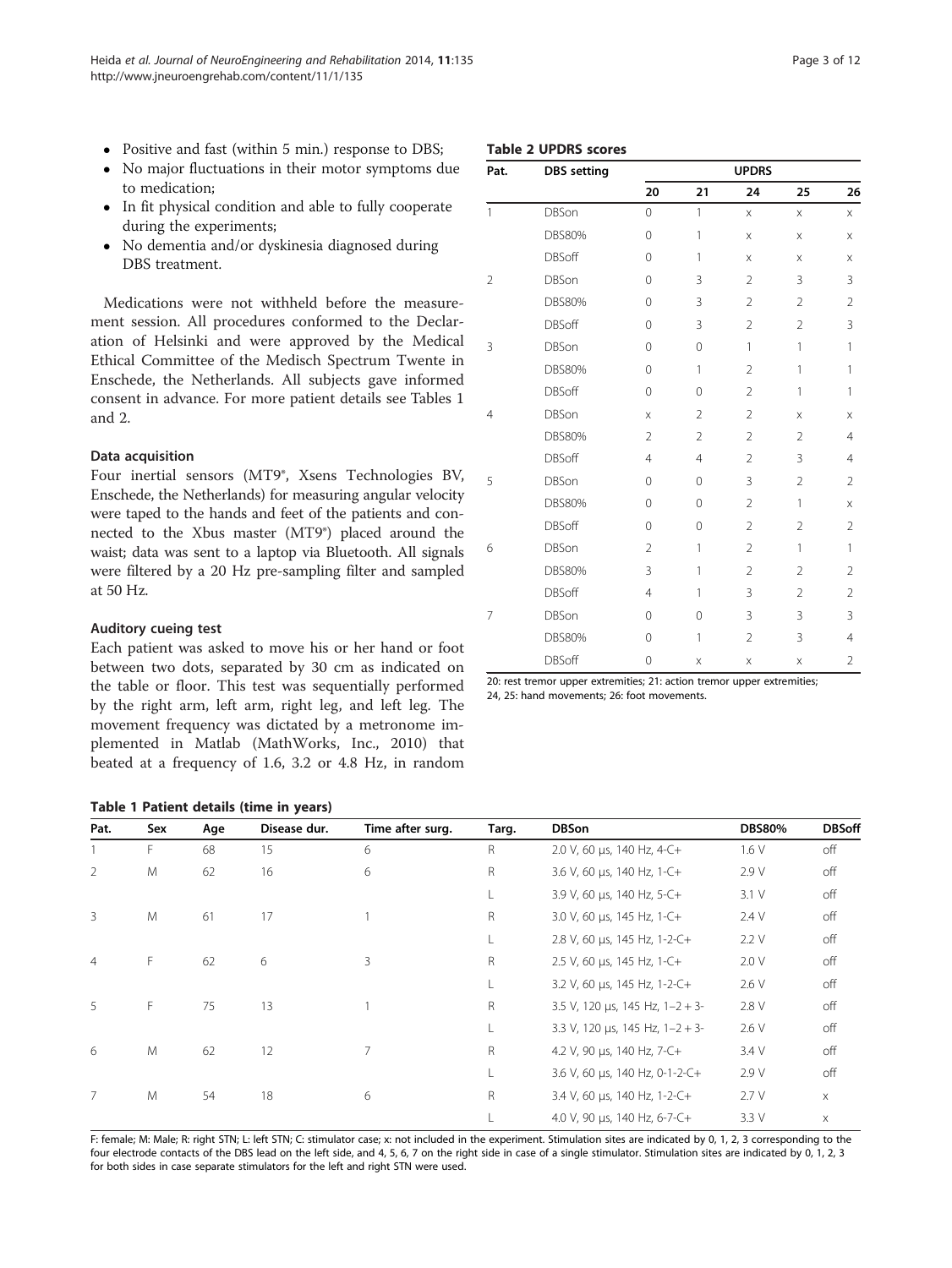sequential order, for 10 to16 seconds. Thus, the frequency of the auditory cues ranged between 1.6 Hz, which is within the range of frequencies found during normal movements like gait [\[36,37](#page-10-0)] with an upper limit of around 3.2 Hz for healthy subjects [\[36](#page-10-0)], and 4.8 Hz, which is within the range of PD tremor frequencies. Each test was repeated three times, with different DBS settings each time:

DBSon, Settings normally used by the patient  $(n = 26)$ ; DBS80%, Stimulation amplitude reduced to 80% ( $n = 26$ ); DBSoff, Stimulator off (n = 22);

with n indicating the number of extremities tested for this setting. The order of the tests (i.e. the sequence of right/left arm, right/left leg) was randomized for each DBS setting while the order of the settings was randomized for each patient. These tests were part of a more extended measurement protocol, which also included a rest tremor test and a self-paced tapping test performed with the same DBS settings [\[32](#page-10-0)]. The total duration of all tests at a single setting was about 15 min. In between settings, patients were allowed to rest for about 5 minutes and adjust to the new DBS setting.

#### Data analysis

All analyses were performed in Matlab (MathWorks, Inc., 2010). Prior to the analyses, all recordings were high-pass filtered with a cut off frequency of 0.25 Hz with a 2nd order non-causal Butterworth filter.

#### Classification of tremor and non-tremor windows

Although tremor often occurs intermittently [[32,38,](#page-10-0)[39](#page-11-0)], tremor frequency is rather constant [[33,35\]](#page-10-0). Therefore, tremor may be recognized within short time intervals based on the power spectral density (PSD) of the recorded movement signals. The results of a previous study have shown that tremor and non-tremor intervals are associated with distinct patterns in the power distributions of the recorded movement signals [\[32\]](#page-10-0). We therefore consider the presence and absence of tremor as two distinct conditions. All signals were divided into 2 second windows and each window was classified as a tremor or non-tremor window using an algorithm based on the method adapted from [[38](#page-10-0)] and described in [\[32](#page-10-0)].

For each 2-second window the PSD was estimated using an all-pole 6th degree autoregressive model using the Burg method. The AR model enables the detection of resonance peaks that express the oscillatory behavior of a system. Therefore, classification of the tremor windows is based solely on the dominancy of the oscillatory behavior as a 'system' property of the extremity irrespective of the amplitude. Windows were classified as tremor windows when the dominant pole of one of the three axes of rotation exceeded a threshold of 0.88. The tremor frequency band and the threshold were selected based on the visual inspection of all 2-second windows of all patients. A threshold of 0.88 accommodates variations in the tremor frequency and amplitude as normally observed in PD patients.

In addition, the PSD (periodogram) was calculated for each window (using a Hann window) over a frequency range up to 15 Hz. The average PSD of the windows was calculated separately for tremor and non-tremor windows.

#### Power distribution

The power distribution of the angular velocity measurements were determined for three subdivisions in the 0– 15 Hz frequency band as follows [[32\]](#page-10-0):

- < 3.5 Hz, the low frequency (LF) band, associated with voluntary movements [[36\]](#page-10-0);
- 3.5-7.5 Hz, the tremor frequency (TF) band, associated with rest and action tremor;
- 7.5-15 Hz, a high frequency (HF) band, associated with normal physiological tremor.

For each 2-second window of the angular velocity signal, the absolute and the relative power was calculated. The relative power in each of these frequency bands was calculated by dividing the absolute power in the respective frequency sub-band by the total power in the window over 0 to 15 Hz [\[32](#page-10-0)].

For tremor windows, the average tremor frequency was determined by averaging the peak frequencies found from the dominant pole while for non-tremor windows the mean frequency in the TF band was calculated. Moreover, the mean frequency for the LF and HF bands was calculated for both tremor and non-tremor windows. These parameters were determined for each of the four extremities for each test and DBS setting.

## Phase locking value

Using the angular velocity measurements from the inertial sensors, it was determined whether the movements of the hands and feet of the patients were synchronized with the beat of the metronome. For two simultaneous signals to exhibit synchronization, a common cyclic pattern must be present in both signals, albeit with different phases. Thus, the phase locking value (PLV), the phase difference between two signals over short periods of time, was used as a measure of movement performance [[40\]](#page-11-0). The metronome data was represented by a sinusoidal signal with the correspondinSg frequency. From the gyroscope data, the axis of rotation with the maximum amplitude was taken to represent the movement of the hand or foot. The phase locking value was calculated for epochs with a duration equal to one period of the sinusoid. According to the frequency bands defined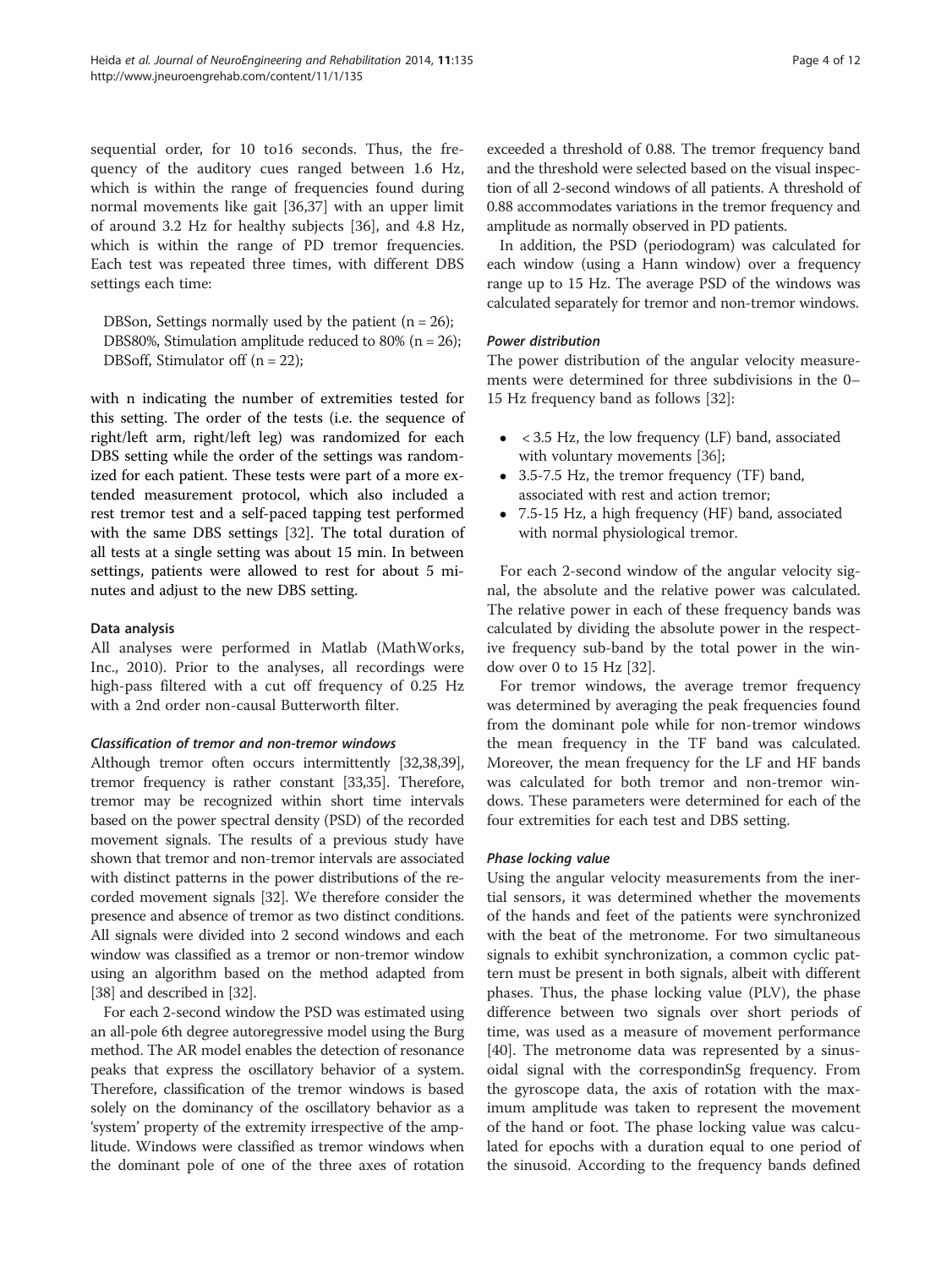described above, the recorded angular velocity signal was divided into a LF component using a low pass filter with a cut off frequency of 3.5 Hz (order 4 non-causal Butterworth) and a TF component using a 3.5-7.5 Hz band pass filter (order 4 non-causal Butterworth). Using the Hilbert transform, the instantaneous phase was determined for the gyroscope signal  $(\varphi_{\varphi,\psi})$ , either the LF or TF component, and the sinusoidal metronome signal  $(\varphi_{sin})$ . The phase difference between either components of the angular velocity and the metronome signal was calculated according to

$$
\Delta \varphi = \varphi_{\text{sin}} - \varphi_{\text{gyr}} \tag{1}
$$

For each epoch, the phase locking value (PLV) was thus calculated according to

$$
PLV(m) = \frac{1}{N} \left| \sum_{n=1}^{N} e^{-i\Delta \varphi_n} \right| \tag{2}
$$

where  $m$  represents the epoch and  $n$  the samples within the epoch. The mean PLV was determined for the LF component of the angular velocity with a 1.6 Hz or 3.2 Hz cueing signal ( $PLV_{LE,1.6Hz}$  and  $PLV_{LE,3.2Hz}$ , respectively) and the TF component with a 4.8 Hz cueing signal  $(PLV_{TE4.8Hz}).$ 

Figure 1 (lower graph) shows an example of such a PLV (black line with markers), representing the degree of synchrony between the hand movement of one of the patients and a 1.6 Hz auditory cue. Also shown are the sinusoidal cueing signal (blue line) and the normalized LF component (including frequencies  $\langle 3.5 \rangle$  Hz) of the angular velocity recorded at the hand (red line) which is associated with voluntary movement. In instances where the PLV has a value near unity, the movement could be synchronized with the cueing signal.

Figure 1 (upper graph) shows the PSD of every 2 second window of the angular velocity over the total frequency range of 0–15 Hz (gray lines) and the average PSD of all these windows (red line). The 1.6 Hz cue is indicated in this graph by a blue broken line. In this particular case, all windows were classified as tremor windows. The peak at around 3.2 Hz corresponds to the higher harmonic of the movement signal.

#### **Statistics**

For each cueing frequency and DBS setting, the average PLV and the relative power of the angular velocity was calculated for all four extremities of an individual patient and for each of the three frequency bands (i.e., low, tremor and high). Tremor and non-tremor windows were assessed separately. A Wilcoxon's two-tailed rank-sum test with a



2 s-window of the recorded angular velocity (gray lines) and the average PSD of these windows (red line). All windows were in this case classified as tremor windows. The broken line indicates the frequency of the auditory cueing signal, i.e. 1.6 Hz. The lower graph shows the low frequency component of the angular velocity (red line), associated with voluntary movement performed by the hand. This movement component was extracted by filtering the angular velocity signal with a low pass filter (5th order non-causal Butterworth filter with a cut off frequency of 3.5 Hz) and normalizing the filtered signal to a range between −1 and 1. The cueing signal is represented by a 1.6 Hz sinusoidal signal (blue line) with an amplitude of 0.5. In addition, the PLV for the movement component of the angular velocity and the cueing signal (black markers connected by a linear line) is shown.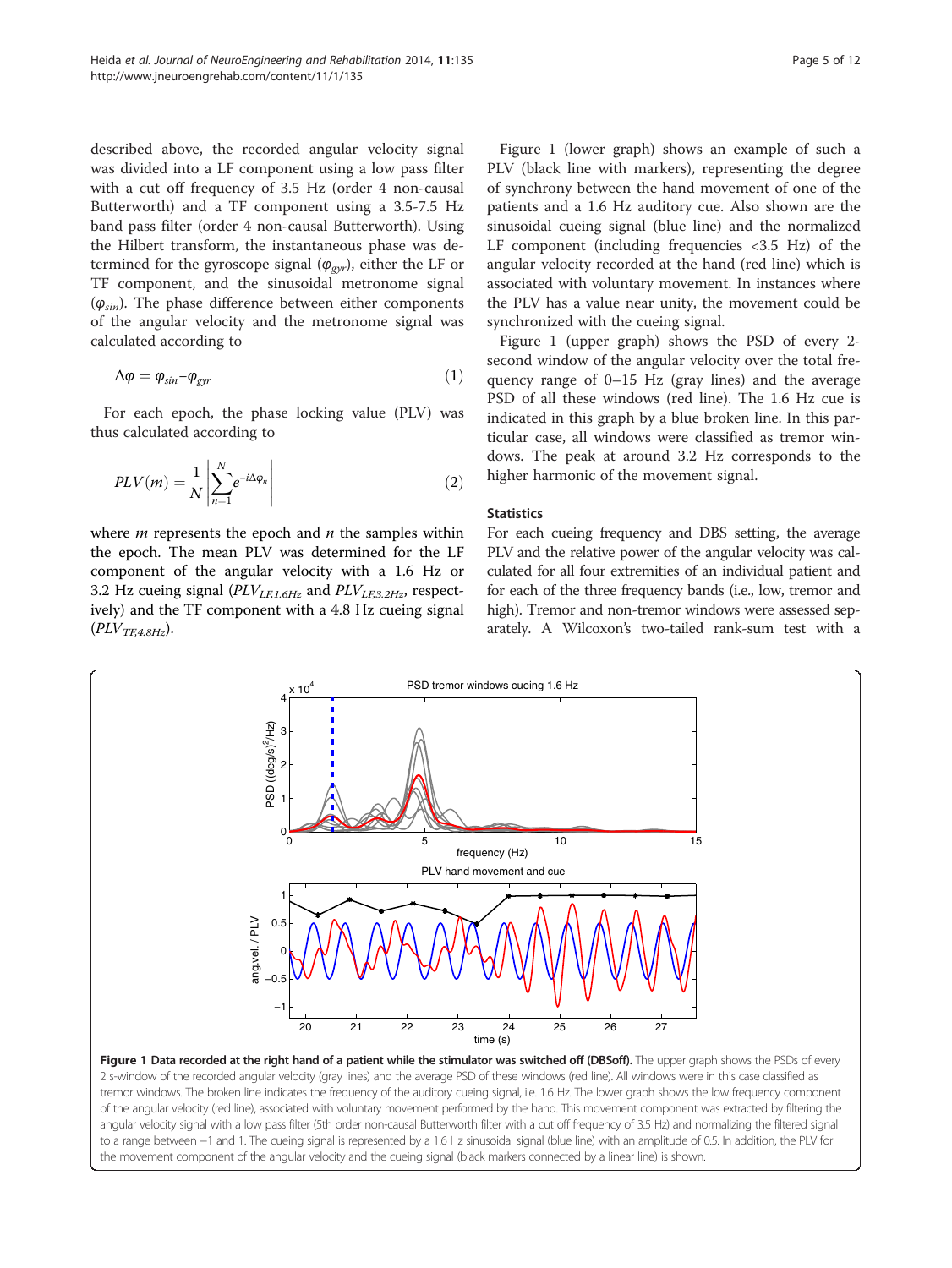significance level of 5% ( $p < 0.05$ ) was used to compare the different conditions. This test was selected because the sample size varied for the different conditions and the data was not normally distributed for all cases. In some cases, the sample size was relatively low because not all patients showed tremor and non-tremor windows in each extremity. The Bonferroni correction was applied for multiple comparisons  $(n = 9)$ . In the scatter plots, linear trend lines were

determined using a robust fitting method [\[41\]](#page-11-0). The Chisquare test was used to compare the occurrence of tremor in any of the extremities for different cueing signals.

## Results

## Power distribution patterns

Figure 2 shows the absolute (Figure 2A) and relative (Figure 2B) power distribution of the angular velocity as



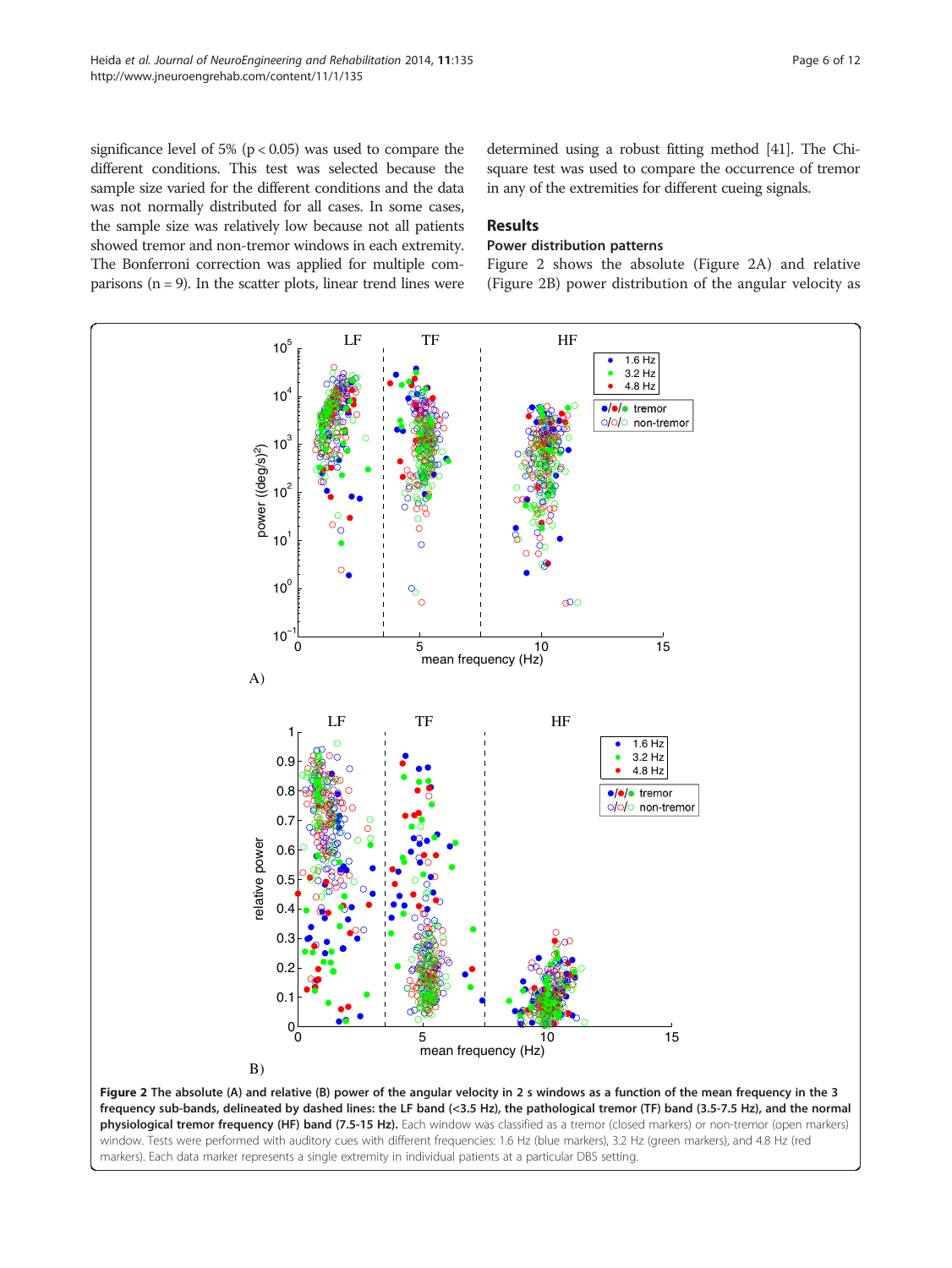<span id="page-6-0"></span>a function of the mean frequency in the three specified frequency bands. Data for all metronome frequencies, all extremities and DBS settings are included in these graphs. Tremor (closed markers) and non-tremor (open markers) windows possess high power in the TF and LF bands, respectively: the relative power in the TF band was significantly higher in presence of tremor  $(p < 0.05)$ , and was similar in both the hands and feet. These results are comparable to previous findings for tremor measured at rest (i.e. rest tremor) and tremor measured during self-paced hand or foot tapping (i.e. action tremor) [\[32\]](#page-10-0). Whereas the absolute power in the three frequency bands significantly overlap for tremor and non-tremor windows, a clear distinction between tremor and non-tremor windows is seen in the power distribution over the three frequency bands. It has to be noted that tremor classification was not based on power distributions or absolute power in the tremor band, but solely on the occurrence of a resonance peak in the PSD within the TF band. Because of the distinction in power distribution, the relative power was used in the scatterplots described below. Also in accordance with previous results, no significant differences were found in the power distribution patterns for the different DBS settings.

## Phase locking value

Figure 3 plots the average PLV for the tremor windows (upper graph) and non-tremor windows (lower graph) for each of the three cueing frequencies. The left two bars of both graphs illustrate the degree of synchrony between the auditory cueing signal at 1.6 and 3.2 Hz and the LF component (<3.5 Hz, associated with voluntary movement) of the angular velocity signals recorded at hands and feet; the right bar shows the degree of synchrony between the highest cueing frequency (4.8 Hz) and the tremor component (3.5-7.5 Hz) of the recorded movement signals. Statistically significant differences are indicated (p < 0.05 and application of Bonferroni correction  $(n = 9)$ ). No differences were found between tremor absence and presence. Only in case of tremor absence a significantly higher level of synchronization with the cueing signal of 1.6 Hz was found in comparison to the cueing frequency of 3.2 Hz. Interestingly, for both the tremor and non-tremor windows the level of synchronization of the tremor component with the cueing signal was higher than the movement component was with the lower cueing frequencies.

We tested whether trends could be observed from the power distribution in the LF and TF bands in rela-tion to the PLV. Figure [4](#page-7-0) plots the average  $PLV_{LEL6Hz}$ (Figure [4](#page-7-0)A - left),  $PLV_{LE3.2Hz}$  (Figure 4A - right), and  $PLV_{TE4.8Hz}$  (Figure [4](#page-7-0)B) as a function of the relative power in the LF (top panels) and TF bands (bottom panels) of the angular velocity. For increasing PLV values, the relative power in the LF band increases for a 1.6 Hz cue ( $p < 0.05$ ) (Figure [4A](#page-7-0) - top left), but slightly decreases for a 3.2 Hz cue  $(p < 0.05)$  (Figure [4A](#page-7-0) - top right). The opposite is true

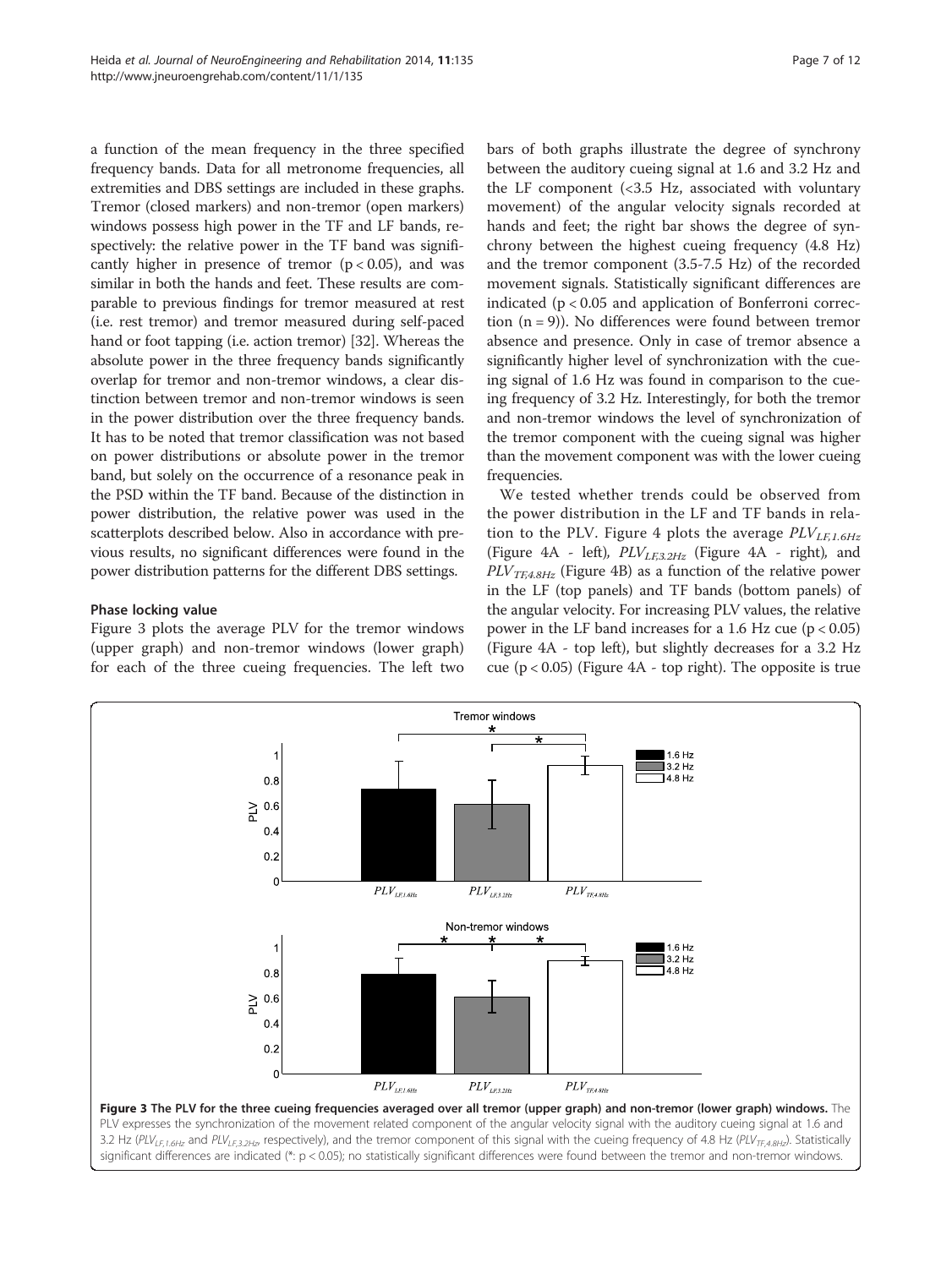<span id="page-7-0"></span>Heida et al. Journal of NeuroEngineering and Rehabilitation 2014, 11:135 Page 8 of 12 http://www.jneuroengrehab.com/content/11/1/135



for the relationship between the average  $PLV_{LF,1.6Hz}$ and  $PLV_{LF,3.2Hz}$  and the relative power in the TF band (Figure 4A – bottom). The average  $\mathit{PLV}_{\mathit{T}\mathit{F},4.8\mathit{Hz}}$  shows a slight decrease with increasing relative power in the LF band  $(p < 0.05)$  (Figure 4B – top), and a slight increase in the TF band  $(p < 0.05)$  (Figure 4B – bottom). The level of entrainment of tremor to the cueing frequency was

highest for those windows classified as tremor windows (closed markers).

## Tremor occurrence

Figure [5](#page-8-0) shows the percentage of all extremities that showed tremor under the different cueing conditions and DBS settings. The Chi-square test was used to assess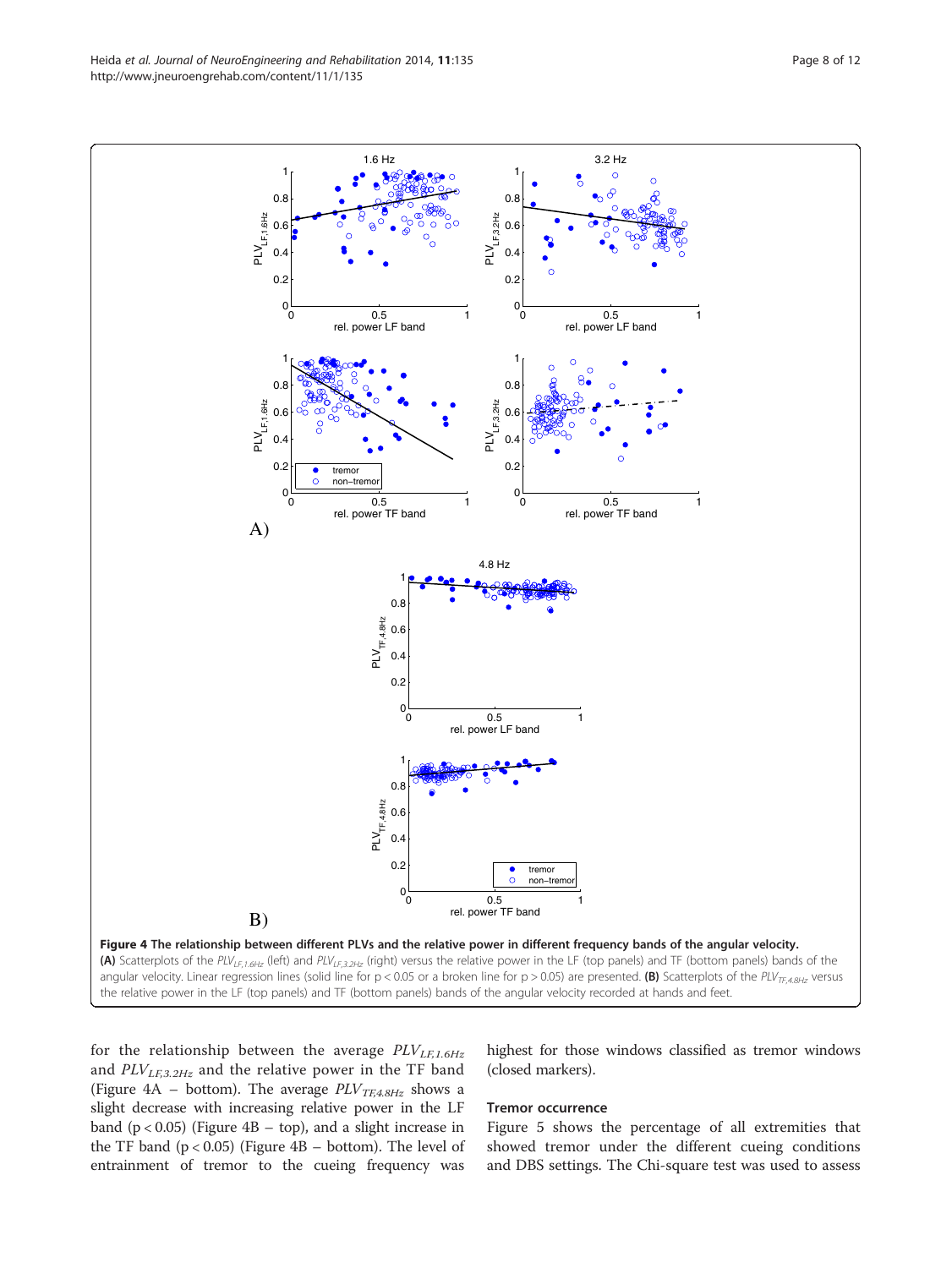<span id="page-8-0"></span>whether differences in the number of extremities showing tremor during the different testing conditions could have been produced by chance. Significant differences  $(p < 0.05)$  are indicated. The null hypothesis for each comparison states that the percentage of extremities exhibiting tremor is the same under both conditions and is equal to the percentage when both conditions are combined. DBS enhanced the effect of cueing, even for a metronome frequency of 4.8 Hz.

## **Discussion**

A clear distinction can be found between tremor and non-tremor windows in the power distribution of the signals recorded from the extremities during the performance of auditory cued movements. These two distinct patterns, in which there is an interchange of power between the LF and the TF bands, are analogous to those found for rest and action tremor during self-paced movements [\[32\]](#page-10-0). No statistically significant differences were found for the power distributions of hands and feet, and left and right side of the body.

While DBS may have affected the occurrence and severity of tremor, comparisons between the different DBS settings did not show differences in the synchronization of either movement or tremor component with the auditory cue. Therefore, the data for all DBS settings were combined to investigate the effect of auditory cueing on the synchronization of the movement and tremor component for different cueing frequencies, and the relation between the level of synchronization and the relative

movement and tremor power (Figures [3](#page-6-0) and [4\)](#page-7-0). It may have been expected that auditory-cued movements could be better performed, especially when tremor was absent, resulting in a high PLV. Small differences were found by comparing the PLV of the three cueing frequencies. The synchronization of the tremor component with the auditory cue at the highest frequency (4.8 Hz) was most distinct (Figure [3](#page-6-0)). Furthermore, the presence or absence of tremor did not affect the PLV for the different frequencies. This is in line with the findings of Freeman et al., showing that the (in-)accuracy of the rhythmic finger tapping movements in the presence of auditory timing cues was not related to the presence or absence of tremor [\[42\]](#page-11-0).

For the patients included in this study, the average tremor frequency of all extremities both at rest and during self-paced tapping movements was around 4.8 Hz [[32](#page-10-0)]. The use of the three metronome frequencies did not significantly change the mean tremor frequency in case tremor windows were detected:  $4.7 \pm 1.0$  Hz for 1.6 Hz cues; 4.8 ± 0.9 Hz for 3.2 Hz cues; 4.9 ± 1.0 Hz for 4.8 Hz cues. It may be expected that cueing may affect movement or tremor depending on the frequency. For a 1.6 Hz cue, the balance between the division of signal power into the LF band and TF band is in favour of the low frequency band (Figure [4](#page-7-0)A). Thus, the arm or foot movement becomes synchronized with the auditory cue. A contrasting trend is shown in case of a metronome frequency of 3.2 Hz. In this case the highest level of synchronization was reached when tremor was present, indicating that the

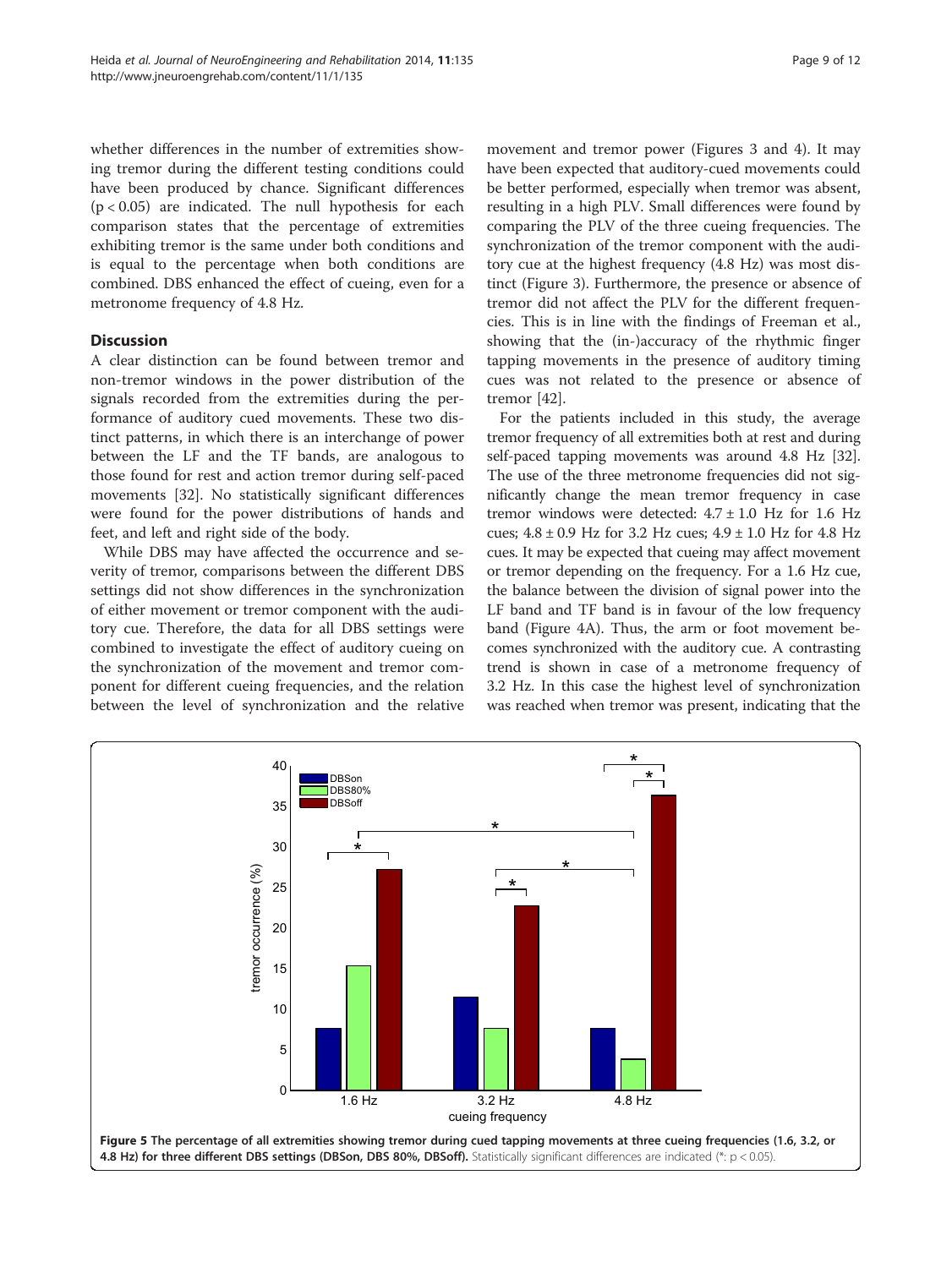tremor component, instead of the movement, may be weakly attracted by the cue (trend line for the TF band p > 0.05). For a metronome frequency of 4.8 Hz, only a small difference between tremor and non-tremor windows can be seen: the highest relative power in the TF band is associated with the highest level of synchronization when tremor is present (closed markers in Figure [4B](#page-7-0)). The high level of synchronization for even non-tremor windows may confirm previous conclusions that tremor may be present in PD patients without being clinically detectable [\[43,44](#page-11-0)].

Although movement performance as expressed by the PLV under cueing conditions was not affected by the presence or absence of tremor, the combination of DBS and auditory cueing seemed to have a beneficial effect on action tremor (Figure [5](#page-8-0)). When electrical stimulation was on (DBSon), the number of extremities showing action tremor was significantly reduced compared to the stimulation off condition (DBSoff) for both the lowest  $(1.6 \text{ Hz})$ and the highest  $(4.8 \text{ Hz})$  cueing frequency  $(p < 0.05)$ .

From previous studies on the use of external cues it may be proposed that providing neural input via pathways different from those through the basal ganglia may be sufficient to improve motor control in PD [\[19](#page-10-0)[,45](#page-11-0)]. The beneficial effect of cueing may result from the activation of compensatory processes via pathways such as the cerebellar loop [\[8](#page-10-0),[9](#page-10-0),[45](#page-11-0)]. In gait therapy, the cueing frequency of auditory (regular beeps), visual (flashing light), or somatosensory (pulsed vibrations) stimuli are often set such that it matches the rhythm of normal walking  $(\sim 100$  steps/min. = 1.67 Hz) [\[37](#page-10-0)]. However, current results suggest that the frequency of the cueing signal is not that critical. It may be, as previously suggested, that the rhythmic cueing acts to reset the patho-logical oscillatory activity in the basal ganglia [\[15](#page-10-0)], allowing the performance of voluntary movements. This may explain the observation that a cueing frequency close to the tremor frequency also has a beneficial effect. It may also confirm the involvement of the cerebellar circuits in the expression of tremor [\[19](#page-10-0)[,45,46\]](#page-11-0), and the proposed compensatory role of the observed tremorrelated hyperactivity in the cerebellar loop in preventing tremor from spilling over into voluntary movement [[8\]](#page-10-0).

That the combination of DBS and cueing leads to a reduction of tremor occurrence may be related to the fact that the basal ganglia and cerebellar loops largely project onto the same cortical areas but are involved in different aspects of (motor) behaviour [\[47,48\]](#page-11-0). Furthermore, Butson et al. have shown that STN DBS may also directly influence cerebellar projection areas: stimulation at electrode contacts that improve bradykinesia and rigidity generated volumes of activation that encompassed the fields of Forel (H2) and zona incerta (ZI), to which the cerebellum projects [\[49](#page-11-0)]. The cerebellar projection areas in ZI activated by STN DBS may affect functionally different cerebellar loops than those activated by cueing. Functional imaging techniques and EEG recording may provide a means to further test the involved mechanisms of DBS and cueing within the different cerebellar and cortical circuits, respectively.

It should be noted that the switching between different metronome frequencies during the test may have influenced the results. By randomizing the sequences for each test and patient, no differences were expected to exist between data collected using the three metronome frequencies. However, switching may have increased variations in the measurements, as it has been shown to be more difficult for Parkinson's patients to switch from one cueing frequency to another [\[50\]](#page-11-0). Nevertheless, statistical significant differences were found.

Since we were only interested in tracking the pace of the movement set by the metronome and the occurrence of action tremor, it was not tested whether patients were accurately touching the indicated spots on the table or the floor with their hand or foot, respectively. It has been found that higher movement speed can only be realized at the expense of accuracy in PD patients [\[6](#page-10-0)]. However, the dots actually provided visual cues that may correct and regulate the scaling and amplitude generation problems that PD patients normally experience [[37](#page-10-0)].

After changing the DBS setting patients were allowed to rest for about 5 minutes to adjust to the new setting. The expected effect of STN DBS on tremor has been found to occur within seconds of the onset of stimulation [\[51\]](#page-11-0). Vice versa, tremor also reoccurs within seconds when stimulation is switched off. However, bradykinesia and rigidity may show delayed responses to switching DBS on or off [\[52](#page-11-0)], which may have led to an underestimation of the effect of DBS in this study. This underestimation was expected to be similar across all stimulation settings, allowing the comparison of different stimulation settings [[52](#page-11-0)]. Furthermore, patients were not forced to be off medication.

#### Conclusions

Guided by external cues PD patients show an increased ability to perform repetitive movements, which has been proposed to result from activating cerebellar loops that effectively bypass the defective basal ganglia. Low cueing frequencies (<2 Hz) resulted in synchronization of the movement component while the tremor component of the recorded angular velocity signals synchronized with a cueing frequency that was near the tremor frequency. The presence or absence of tremor, however, did not affect the level of synchronization at any cueing frequency. The combined action of DBS and auditory cueing was found to lead to a significant reduction in the number of extremities showing action tremor, for all cueing frequencies tested.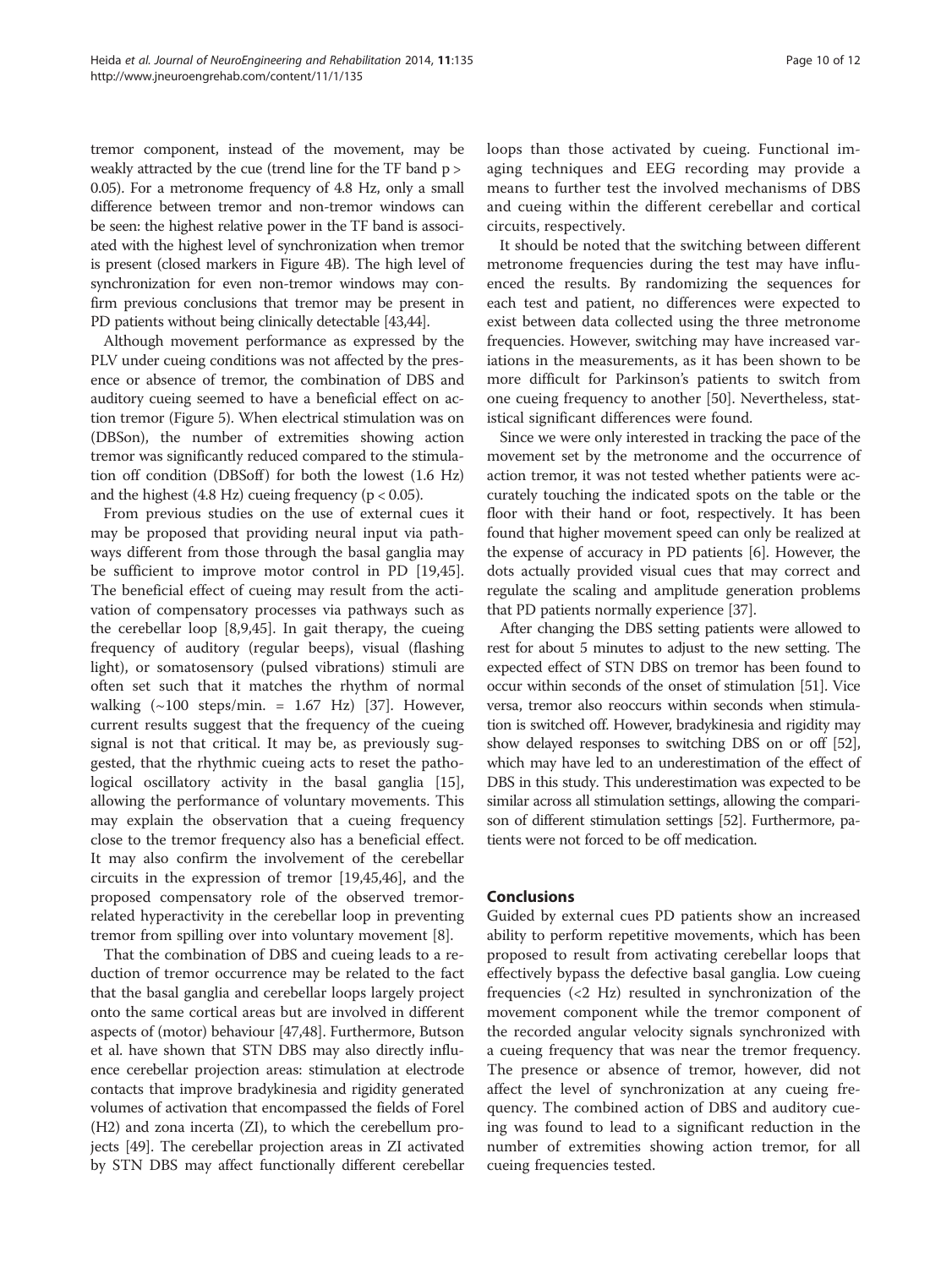#### <span id="page-10-0"></span>Competing interests

The authors declare that they have no competing interests.

#### Authors' contributions

TH was involved in the conception of the research project, has made substantial contributions to the design an execution of the data and statistical analysis, and has been involved in drafting and reviewing the manuscript. ECW was involved in the design of the study and carried out the measurements, reviewed and criticized the data and statistical analysis as well as the draft versions of the manuscript. YZ was involved in reviewing and criticizing the data and statistical analysis as well as the draft versions of the manuscript. EM was involved in reviewing and criticizing the conception and execution of the research, the data and statistical analysis, and critical revising the draft versions of the manuscript. All authors read and approved the final manuscript.

#### Acknowledgement

The authors would like to thank M.W.P.M. Lenders, P.J.E. Poels, C.C. de Vos, J. A.G. Geelen for recruiting patients and assisting during the measurements.

#### Received: 5 February 2014 Accepted: 2 September 2014 Published: 11 September 2014

#### References

- McIntosh GC, Brown SH, Rice RR, Thaut MH: Rhythmic auditory-motor facilitation of gait patterns in patients with Parkinson's disease. J Neurol Neurosurg Psychiatry 1997, 62:22–26.
- Van Donkelaar P, Stein JF, Passingham RE, Miall RC: Temporary inactivation in the primate motor thalamus during visually triggered and internally generated limb movements. J Neurophysiol 2000, 83:2780–2790.
- 3. Georgiou N, Iansek R, Bradshaw JL, Philips JC, Mattingley JB, Bradshaw JA: An evaluation of the role of internal cues in the pathogenesis of parkinsonian hypokinesia. Brain 1993, 116:1575–1587.
- Yahalom G, Simon ES, Thorne R, Peretz C, Giladi N: Hand rhythmic tapping and timing in Parkinson's disease. Park Rel Disord 2004, 10:143–148.
- 5. Chuma T, Faraque Reza M, Ikoma K, Mano Y: Motor learning of hands with auditory cue in patients with Parkinson's disease. J Neural Transm 2006, 113:175–185.
- Philips JG, Martin KE, Bradshaw JL, Iansek R: Could bradykinesia in Parkinson's disease simply be compensation? J Neurol 1994, 241:439-447.
- 7. Georgiou N, Bradshaw JL, Iansek R, Philips JG, Mattingley JB, Bradshaw JA: Reduction in external cues and movement sequencing in Parkinson's disease. J Neurol Neurosurg Psychiatry 1994, 57:368–370.
- del Olmo FM, Arias P, Furio MC, Pozo MA, Cudeiro J: Evaluation of the effect of training using auditory stimulation on rhythmic movement in Parkinonian patients – a combined motor and  $[18$  F]-FDG PET study. Park Rel Disord 2006, 12:155–164.
- Samuel M, Ceballos-Baumann AO, Blin J, Uema T, Boecker H, Passingham RE, Brooks DJ: Evidence for lateral premotor and parietal overactivity in Parkinson's disease during sequential and bimanual movements. A PET study. Brain 1997, 120:963–976.
- 10. Rochester L, Nieuwboer A, Baker K, Hetherington V, Willems AM, Chavret F, Kwakkel G, Van Wegen E, Lim I, Jones D: The attentional cost of external rhythmical cues and their impact on gait in Parkinson's disease: effect of cue modality and task complexity. J Neural Transm 2007, 114:1243–1248.
- 11. Keus SHJ, Bloem BR, Hendriks EJM, Bredero-Cohen AB, Munneke M: Evidence-based analysis of physical therapy in Parkinson's disease with recommendations for practice and research. Mov Disord 2007, 22:451–460.
- 12. Thaut MH, Abiru M: Rhythmic auditory stimulation in rehabilitation of movement disorders: a review of current research. Music Perception 2010, 27:263–269.
- 13. Turner RS, Grafton ST, McIntosh AR, DeLong MR, Hoffman JM: The functional anatomy of parkinsonian bradykinesia. Neuro Image 2003, 19:163–179.
- 14. Azulay JP, Mesure S, Amblard B, Blin O, Sangla I, Pouget J: Visual control of locomotion in Parkinson's disease. Brain 1999, 122:111–120.
- 15. van Wegen E, de Goede C, Lim I, Rietberg M, Nieuwboer A, Willems A, Jones D, Rochester L, Hetherington V, Berendse H, Zijlmans J, Wolters E, Kwakkel G: The effect of rhythmic somatosensory cueing on gait in patients with Parkinson's disease. J Neurol Sci 2006, 248:210-214.
- 16. Thaut MH, McIntosh GC, Rice RR, Miller RA, Rathbun J, Brault JM: Rythmic auditory stimulation in gait training for Parkinson's disease patients. Mov Disord 1996, 11:193–200.
- 17. Dietz MA, Goetz CG, Stebbins GT: Evaluation of a modified inverted walking stick as a treatment for parkinsonian freezing episodes. Mov Disord 1990, 5:243–247.
- 18. Yu H, Sternad D, Corcos DM, Vaillancourt DF: Role of hyperactive cerebellum and motor cortex in Parkinson's disease. Neuro Image 2007,  $35.222 - 233$
- 19. Blahak C, Wöhrle JC, Capelle H-H, Bäzner H, Grips E, Weigel R, Hennerici MG, Krauss JK: Tremor reduction by subthalamic nucleus stimulation and medication in advanced Parkinson's disease. J Neurol 2007, 254:169–178.
- 20. Krack P, Pollak P, Limousin P, Hoffmann D, Xie J, Benazzouz A, Benabid A: Subthalamic nucleus or internal pallidal stimulation in young onset Parkinson's disease. Brain 1998, 121:451–457.
- 21. Krack P, Benazzouz A, Pollak P, Limousin P, Piallat B, Hoffmann D, Xie J, Benabid AL: Treatment of tremor in Parkinon's disease by subthalamic nucleus stimulation. Mov Disord 1998, 13:907–914.
- Volkmann J, Sturm V, Weiss P, Kappler J, Voges J, Koulousakis A, Lehrke R, Hefter H, Freund HJ: Bilateral high-frequency stimulation of the internal globus pallidus in advanced Parkinson's disease. Ann Neurol 1998, 44:953–961.
- 23. McIntyre CC, Savasta M, Kerkerian-Le Goff L, Vitek JL: Uncovering the mechanism(s) of action of deep brain stimulation: activation, inhibition, or both. Clin Neurophysiol 2004, 115:1239–1248.
- 24. Heida T, Marani E, Usunoff KG: The subthalamic nucleus, Part II Modelling and simulation of activity. Adv Anat Embryol Cell Biol 2008, 199. ISBN 978-3-540-79461-5, Springer.
- 25. Chiken S, Nambu A: Disrupting neuronal transmission: mechanism of DBS? Front Syst Neurosci 2014, 8:33.
- 26. Kang G, Lowery MM: Effects of antidromic and orthodromic activation of STN afferent axons during DBS in Parkinson's disease: a simulation study. Front Comput Neurosci 2014, 8:32.
- 27. Nowak DA, Tisch S, Hariz M, Limousin P, Topka H, Rothwell JC: Sensory timing cues improve akinesia of grasping movements in Parkinson's disease: A comparison to the effects of subthalamic nucleus stimulation. Mov Disord 2006, 21:166–172.
- 28. Schenk T, Baur B, Steude U, Bötzel K: Effects of deep brain stimulation on prehensile movements in PD patients are less pronounced when external timing cues are provided. Neurophys 2003, 41:783–794.
- 29. Rodriguez MC, Guridi Oroz J, Alvarez L, Mewes K, Macias R, Vitek J, DeLong MR, Obeso JA: The subthalamic nucleus and tremor in Parkinson's disease. Mov Disord 1998, 13:111–118.
- 30. Benabid AL, Chabardes S, Mitrofanis J, Pollak P: Deep brain stimulation of the subthalamic nucleus for the treatment of Parkinson's disease. Lancet Neurol 2009, 8:67–81.
- 31. Birdno MJ, Kuncel AM, Dorval AD, Turner DA, Grill WM: Tremor varies as a function of the temporal regularity of deep brain stimulation. Neuroreport 2008, 19:599–602.
- 32. Heida T, Wentink EC, Marani E: Power spectral density analysis of physiological, rest and action tremor in Parkinson's disease patients treated with deep brain stimulation. J NeuroEng Rehab 2013, 10:70. doi:10.1186/1743-0003-10-70.
- 33. Beuter A, Titcombe MS, Richer F, Gross C, Guehl D: Effect of deep brain stimulation on amplitude and frequency characteristics of rest tremor in Parkinson's disease. Thalam Rel Syst 2001, 1:203-211.
- Beuter A, Titcombe MS: Modulation of tremor amplitude during deep brain stimulation at different frequencies. Brain Cognition 2003, 53:190–192.
- 35. Sturman MM, Vaillancourt DE, Verhagen Metman L, Bakay RAE, Corcos DM: Effects of subthalamic nucleus stimulation and medication on resting and postural tremor in Parkinson's disease. Brain 2004, 127:2131–2143.
- 36. Dunnewold RJW, Jacobi CE, Hilten van JJ: Quantitative assessment of bradykinesia in patients with parkinson's disease. J Neurosci Meth 1997, 74:107–112.
- 37. Nieuwboer A, Kwakkel G, Rochester L, Jones D, Van Wegen E, Willems AM, Chavret F, Hetherington V, Baker K, Lim I: Cueing training in the home improves gait-related mobility in Parkinson's disease: the RESCUE trial. J Neurol Neurosurg Psychiatry 2007, 78:134–140.
- 38. Salarian A, Russmann H, Wider C, Burkhard PR, Vingerhoets FGJ, Aminian K: Quantification of tremor and bradykinesia in Parkinson's disease using a